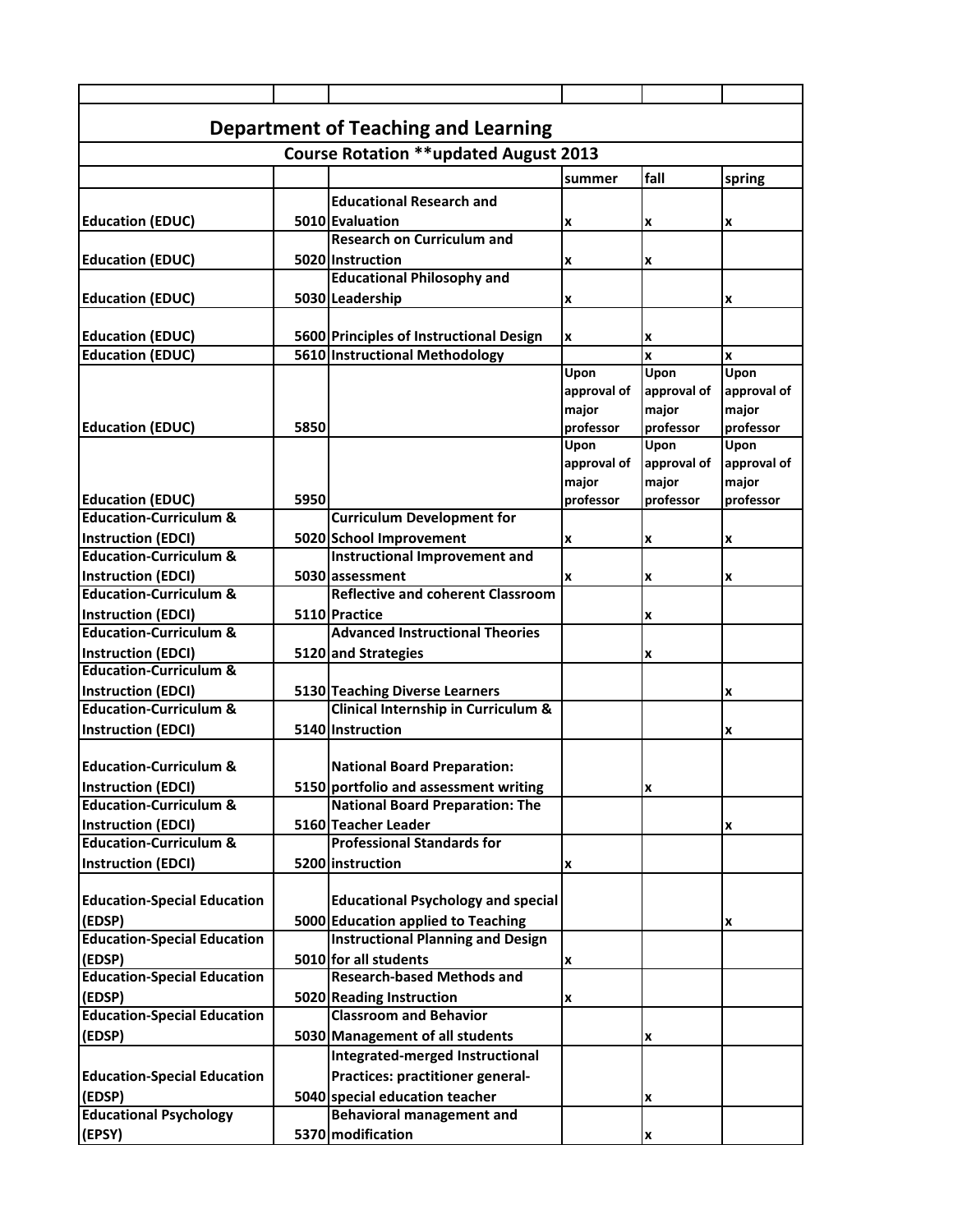| <b>Early Childhood Education</b>                         |                                                                             |                |   |         |
|----------------------------------------------------------|-----------------------------------------------------------------------------|----------------|---|---------|
| (ECED)                                                   | 5010 Advanced Child Development                                             |                |   | x       |
|                                                          | <b>Appropriate Practices for Early</b>                                      |                |   |         |
| <b>Early Childhood Education</b>                         | <b>Chilhood Development and</b>                                             |                |   |         |
| (ECED)                                                   | 5510 Diversity                                                              |                |   | x       |
| <b>Early Childhood Education</b>                         | <b>Curriculum &amp; Spaces for Infants</b>                                  |                |   |         |
| (ECED)                                                   | 5520 and Toddlers                                                           |                | x |         |
|                                                          | <b>Positive Relationships with</b>                                          |                |   |         |
| <b>Early Childhood Education</b>                         | <b>Children, Families and</b>                                               |                |   |         |
| (ECED)                                                   | 5530 Communities                                                            |                | X |         |
|                                                          |                                                                             |                |   |         |
| <b>Early Childhood Education</b>                         | <b>Trends and Issues in Contemporary</b>                                    |                |   | x (odd  |
| (ECED)                                                   | 5540 Early Childhood/Primary Programs                                       |                |   | years)  |
| <b>Early Childhood Education</b>                         | <b>Early Childhood/Primary</b>                                              |                |   | x (even |
| (ECED)                                                   | 5550 Administration and Ethics                                              |                |   | years)  |
| <b>Early Childhood Education</b>                         | <b>Early Childhood/Primary Learning</b>                                     |                |   |         |
| (ECED)                                                   | 5560 Space Design                                                           | x              |   |         |
| <b>Early Childhood Education</b>                         | <b>Early Childhood/Primary</b>                                              |                |   |         |
| (ECED)                                                   | 5570 Curriculum and Standards                                               | x              |   |         |
| <b>Early Childhood Education</b>                         |                                                                             |                |   |         |
| (ECED)                                                   | 5580 Early Childhood/Primary Practicum  x                                   |                |   |         |
| <b>Educational Psychology</b>                            | <b>Introductory Statistics for</b>                                          |                |   |         |
| (EPSY)                                                   | 5400 education                                                              |                |   |         |
| <b>Educational Psychology</b>                            | <b>Educational Psychology applied to</b>                                    |                | x |         |
| (EPSY)                                                   | 5490 teaching                                                               |                |   |         |
| <b>Educational Psychology</b>                            |                                                                             | x              |   | x       |
| (EPSY)                                                   |                                                                             |                |   |         |
| <b>Educational Technology</b>                            | 5520 Analysis of the Individual<br><b>Professional Development for K-12</b> |                | x |         |
| (ETEC)                                                   |                                                                             |                |   |         |
| <b>Educational Technology</b>                            | 5710 Technology integration<br><b>Design &amp; Production of</b>            | X              | x | X       |
|                                                          | 5760 Multimedia Instructiaonal Units                                        |                |   |         |
| (ETEC)<br><b>Library &amp; Information</b>               | <b>Literature &amp; Related materials for</b>                               | $\pmb{\times}$ | x |         |
|                                                          |                                                                             |                |   |         |
| <b>Science (LIS)</b><br><b>Library &amp; Information</b> | 5020 Children<br>Literature & Related madia for the                         | x              |   |         |
|                                                          |                                                                             |                |   |         |
| <b>Science (LIS)</b>                                     | 5030 Young Adult                                                            |                | x |         |
| <b>Library &amp; Information</b>                         | Information, Media and the                                                  |                |   |         |
| <b>Science (LIS)</b><br><b>Library &amp; Information</b> | 5050 Curriculum<br><b>Administration &amp; Organization of</b>              |                |   | x       |
|                                                          |                                                                             |                |   |         |
| Science (LIS)                                            | 5070 the School Media Center                                                |                | X |         |
| <b>Library &amp; Information</b>                         | <b>Supervised Field Work in School</b>                                      |                |   |         |
| Science (LIS)                                            | 5100 Library Media                                                          |                |   | x       |
| <b>Library &amp; Information</b>                         | <b>Technical Processes for the School</b>                                   |                |   |         |
| Science (LIS)                                            | 5180 Media Center                                                           | x              |   |         |
|                                                          |                                                                             |                |   |         |
| <b>Reading (RDG)</b>                                     | 5010 Foundations of Literacy Instruction  x                                 |                |   | x       |
|                                                          | <b>Early Childhood/Primary Reading</b>                                      |                |   |         |
| <b>Reading (RDG)</b>                                     | 5020 Instruction (PK-3)                                                     | x              |   |         |
|                                                          | Reading Instruction in the                                                  |                |   |         |
| <b>Reading (RDG)</b>                                     | 5110 Elementary School                                                      |                | x |         |
|                                                          | <b>Reading Strategies for Teaching in</b>                                   |                |   |         |
| <b>Reading (RDG)</b>                                     | 5150 Content Subjects                                                       |                | x |         |
|                                                          | Reading and Literacy Instruction in                                         |                |   |         |
| <b>Reading (RDG)</b>                                     | 5210 the Elementary School                                                  |                | x |         |
|                                                          | <b>Advanced Reading Instruction</b>                                         |                |   |         |
| <b>Reading (RDG)</b>                                     | 5250 Across Content Areas                                                   |                | X |         |